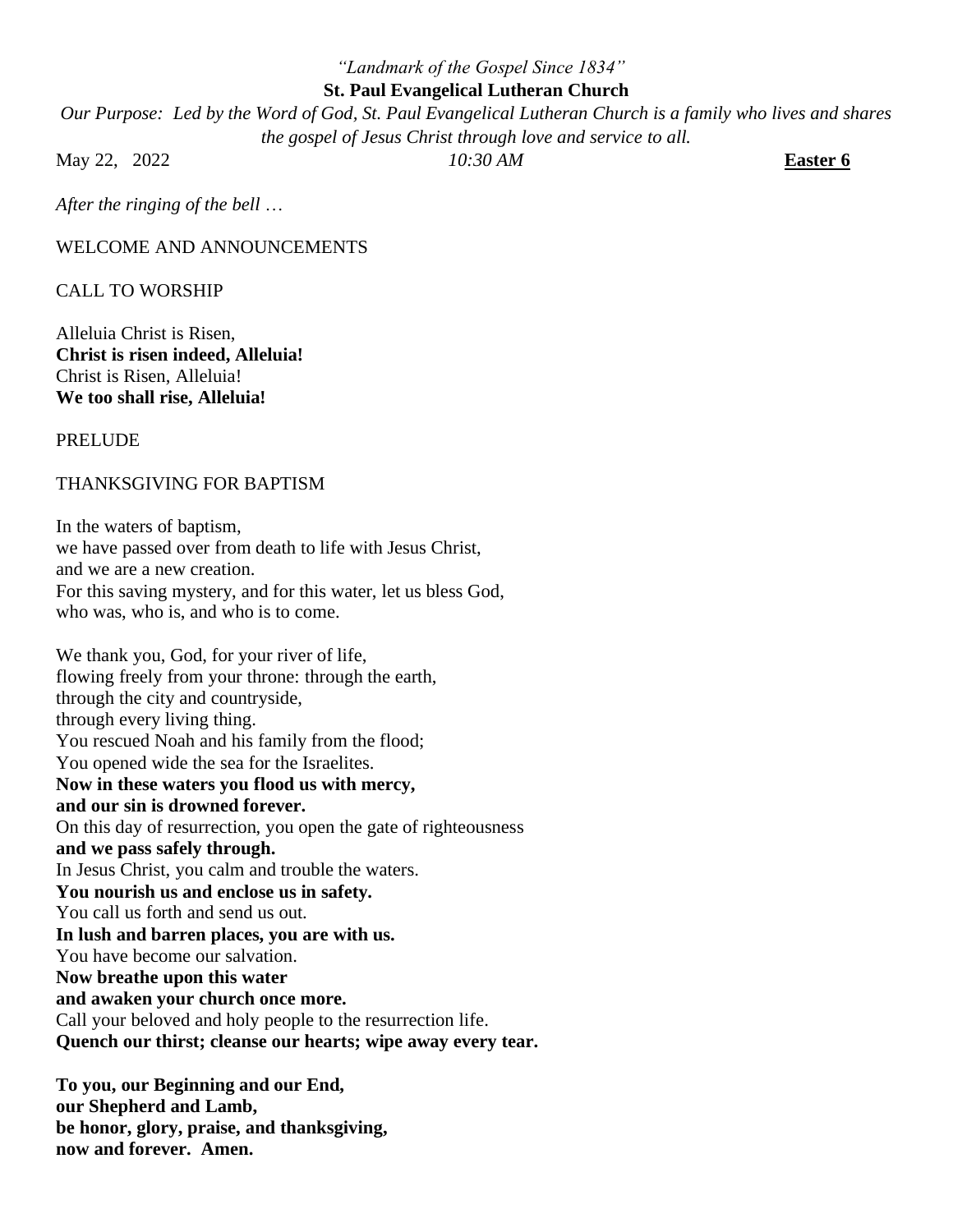**1 My life flows on in endless song, above earth's lamentation. I catch the sweet, though far-off hymn that hails a new creation.**

**Refrain:**

**No storm can shake my inmost calm while to that Rock I'm clinging. Since Christ is Lord of heaven and earth, how can I keep from singing?**

**2 Through all the tumult and the strife, I hear that music ringing. It finds an echo in my soul. How can I keep from singing? [Refrain]**

**3 What though my joys and comforts die, I know my Savior liveth. What though the darkness gather round? Songs in the night he giveth. [Refrain]**

**4 The peace of Christ makes fresh my heart, a fountain ever springing! All things are mine since I am his! How can I keep from singing? [Refrain]**

#### **GREETING**

The grace of our Lord Jesus Christ, the love of God, and the communion of the Holy Spirit be with you all. **And also with you.**

HYMN OF PRAISE *This is the Feast p. 81-82*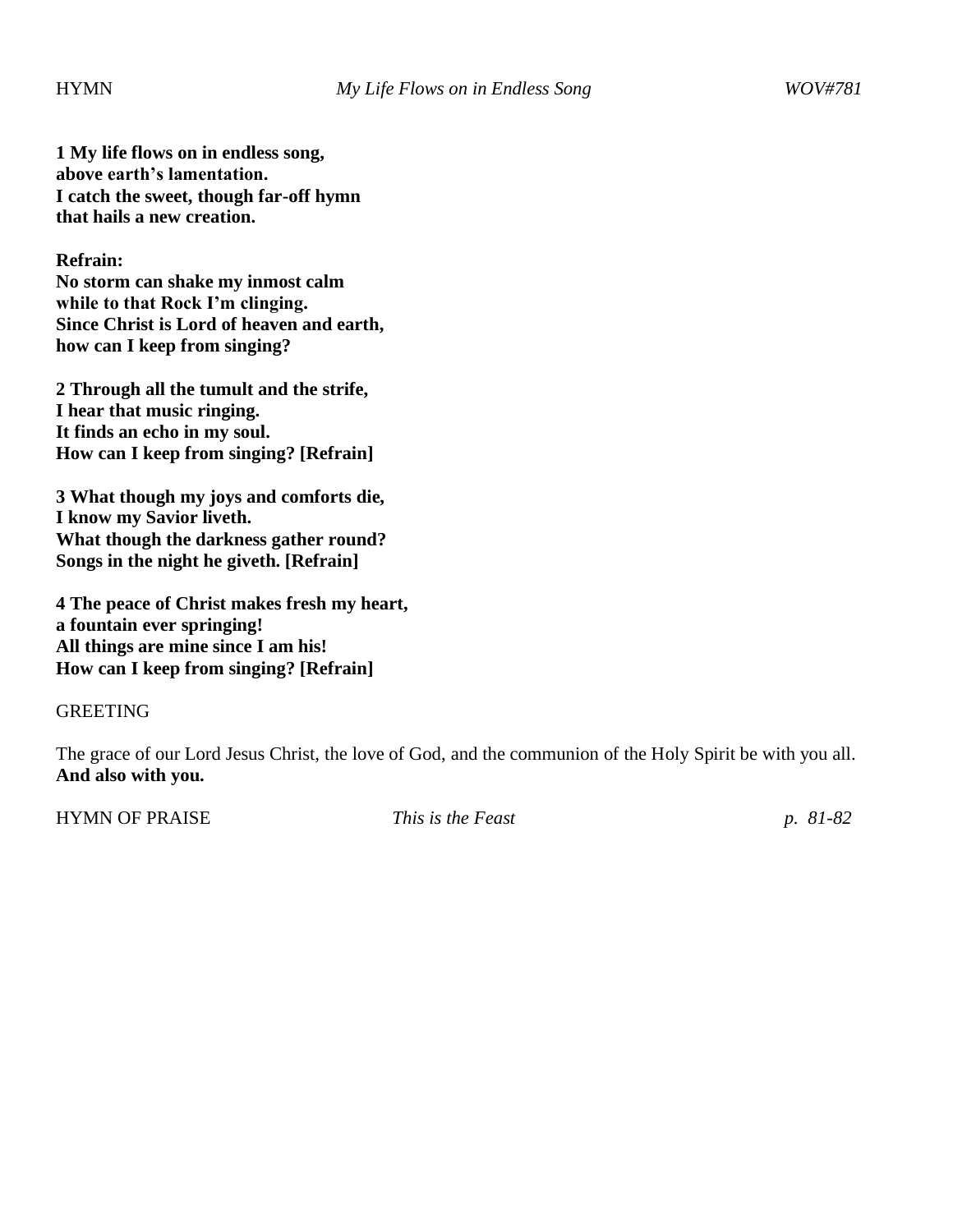

#### PRAYER OF THE DAY

Bountiful God, you gather your people into your realm, and you promise us food from your tree of life. Nourish us with your word, that empowered by your Spirit we may love one another and the world you have made, through Jesus Christ, our Savior and Lord, who lives and reigns with you and the Holy Spirit, one God, now and forever. **Amen.**

#### FIRST READING Acts 16:9-15

9During the night Paul had a vision: there stood a man of Macedonia pleading with him and saying, "Come over to Macedonia and help us." 10When he had seen the vision, we immediately tried to cross over to Macedonia, being convinced that God had called us to proclaim the good news to them.

11We set sail from Troas and took a straight course to Samothrace, the following day to Neapolis, 12and from there to Philippi, which is a leading city of the district of Macedonia and a Roman colony. We remained in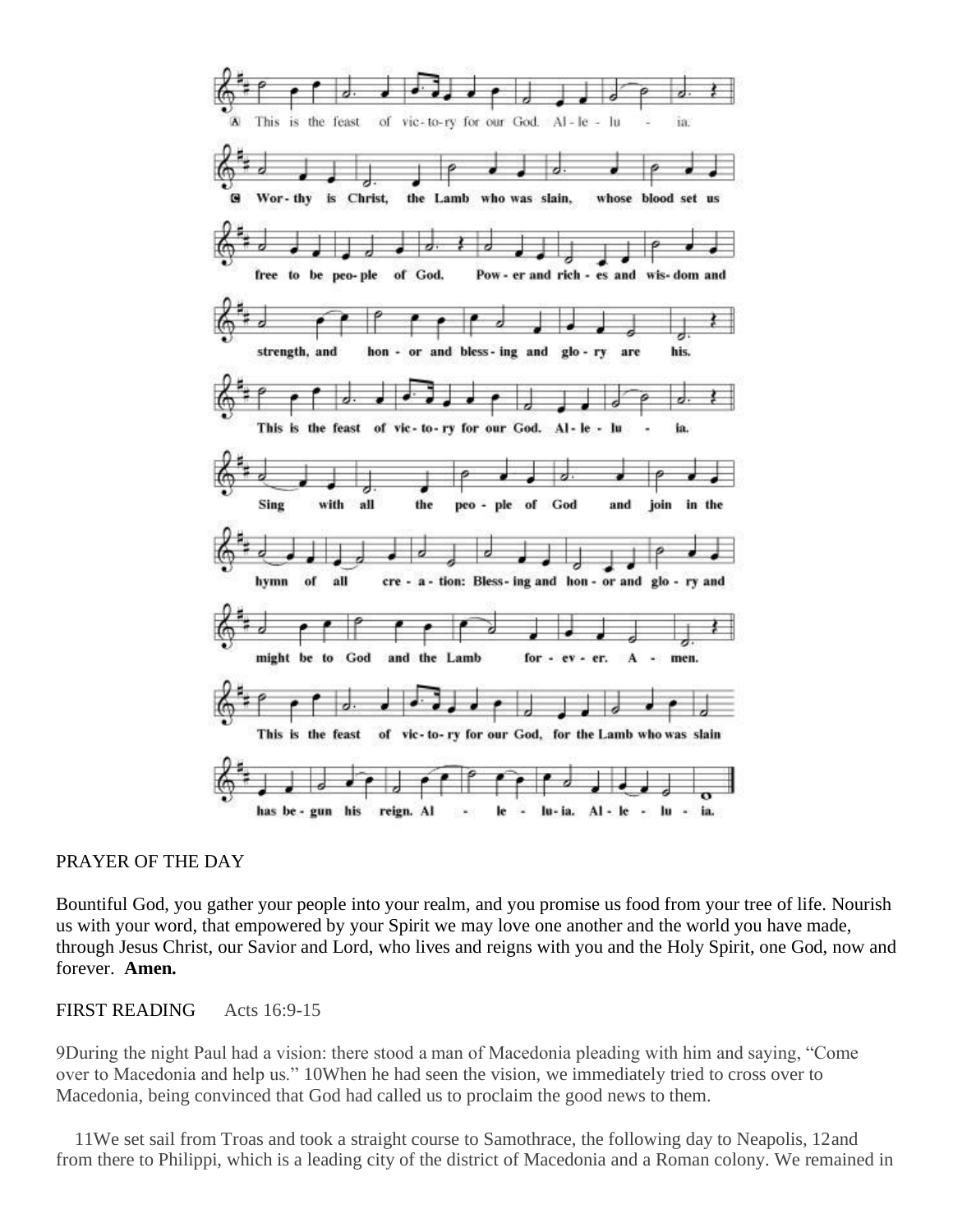this city for some days. 13On the sabbath day we went outside the gate by the river, where we supposed there was a place of prayer; and we sat down and spoke to the women who had gathered there. 14A certain woman named Lydia, a worshiper of God, was listening to us; she was from the city of Thyatira and a dealer in purple cloth. The Lord opened her heart to listen eagerly to what was said by Paul. 15When she and her household were baptized, she urged us, saying, "If you have judged me to be faithful to the Lord, come and stay at my home." And she prevailed upon us.. And they praised God, saying, "Then God has given even to the Gentiles the repentance that leads to life."

#### PSALM 67 *Read responsively* p. 243-244

 $1$ May God be merciful to us and bless us; show us the light of his countenance, and come to us.

| <sup>2</sup> Let your ways be known upon earth,                             |
|-----------------------------------------------------------------------------|
| your saving health among all nations.                                       |
| <sup>3</sup> Let the peoples praise you, O God;                             |
| let all the peoples praise you.                                             |
| ${}^4$ Let the nations be glad and sing for joy,                            |
| for you judge the peoples with equity and guide all the nations upon earth. |
| ${}^{5}$ Let the peoples praise you, O God;                                 |
| let all the peoples praise you.                                             |
| <sup>6</sup> The earth has brought forth her increase;                      |
| may God, our own God, give us his blessing.                                 |
| 'May God give us his blessing,                                              |
| and may all the ends of the earth stand in awe of him.                      |

SECOND READING Revelation 21:10, 22-25; 22:1-5

 $10$ And in the spirit [one of the angels] carried me away to a great, high mountain and showed me the holy city Jerusalem coming down out of heaven from God.

 $^{22}$ I saw no temple in the city, for its temple is the Lord God the Almighty and the Lamb.  $^{23}$ And the city has no need of sun or moon to shine on it, for the glory of God is its light, and its lamp is the Lamb. <sup>24</sup>The nations will walk by its light, and the kings of the earth will bring their glory into it. <sup>25</sup>Its gates will never be shut by day and there will be no night there. <sup>26</sup>People will bring into it the glory and the honor of the nations. <sup>27</sup>But nothing unclean will enter it, nor anyone who practices abomination or falsehood, but only those who are written in the Lamb's book of life.

 $^{22:1}$ Then the angel showed me the river of the water of life, bright as crystal, flowing from the throne of God and of the Lamb <sup>2</sup>through the middle of the street of the city. On either side of the river is the tree of life with its twelve kinds of fruit, producing its fruit each month; and the leaves of the tree are for the healing of the nations. <sup>3</sup>Nothing accursed will be found there any more. But the throne of God and of the Lamb will be in it, and his servants will worship him; <sup>4</sup>they will see his face, and his name will be on their foreheads. <sup>5</sup>And there will be no more night; they need no light of lamp or sun, for the Lord God will be their light, and they will reign forever and ever.

## GOSPEL VERSE p. 83

# *Alleluia. Lord to whom shall we go? You have the words of eternal life, Alleluia.*

GOSPEL READING John 14:23-29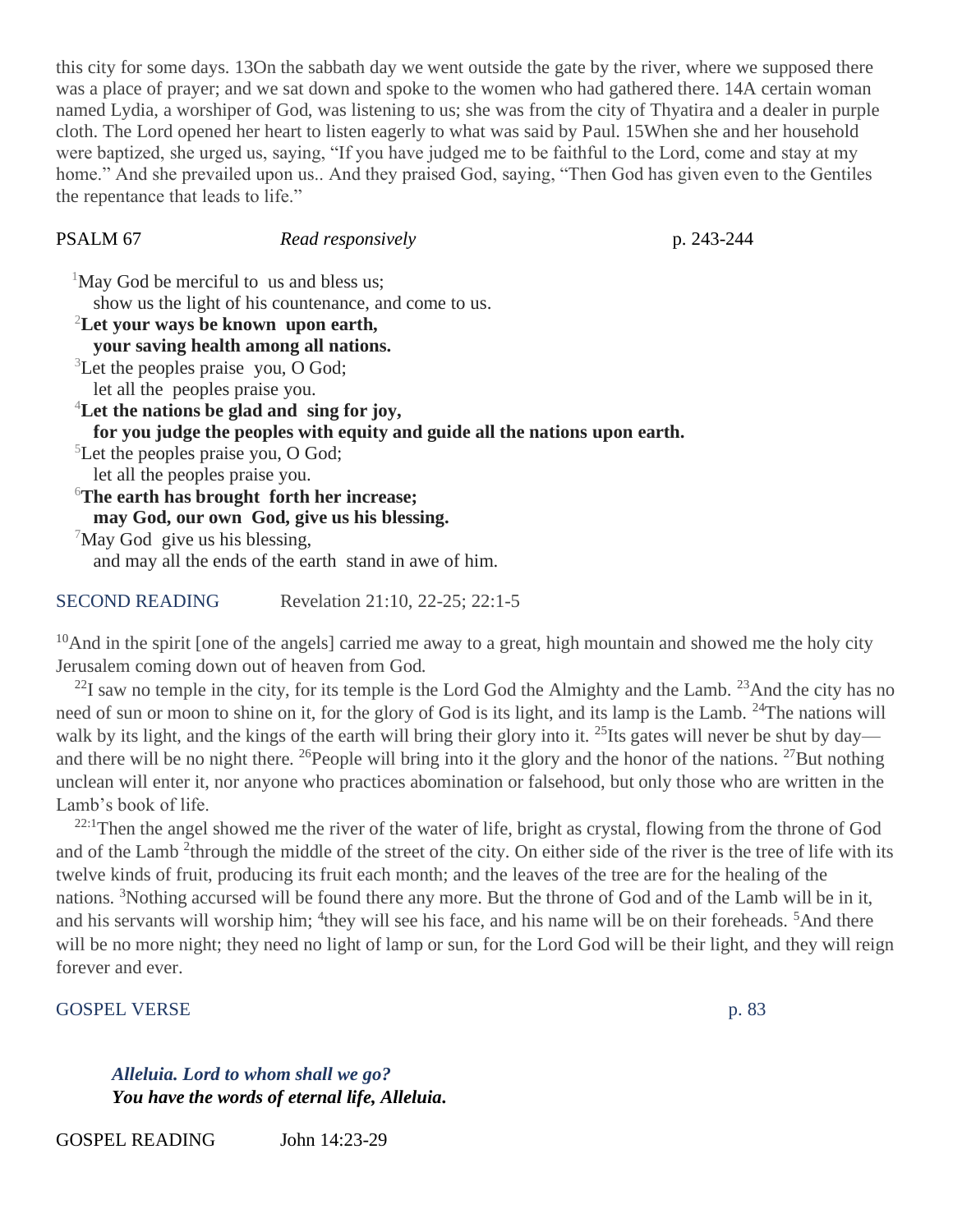#### **Glory to you, O Lord.**

<sup>23</sup> Jesus answered [Judas (not Iscariot),] "Those who love me will keep my word, and my Father will love them, and we will come to them and make our home with them. <sup>24</sup>Whoever does not love me does not keep my words; and the word that you hear is not mine, but is from the Father who sent me.

<sup>25"</sup>I have said these things to you while I am still with you. <sup>26</sup>But the Advocate, the Holy Spirit, whom the Father will send in my name, will teach you everything, and remind you of all that I have said to you. <sup>27</sup>Peace I leave with you; my peace I give to you. I do not give to you as the world gives. Do not let your hearts be troubled, and do not let them be afraid. <sup>28</sup>You heard me say to you, 'I am going away, and I am coming to you.' If you loved me, you would rejoice that I am going to the Father, because the Father is greater than I.  $^{29}$ And now I have told you this before it occurs, so that when it does occur, you may believe."

## **Praise to you, O Christ.**

CHILDREN'S MESSAGE

MESSAGE "Let God Write Your Story"

*A message especially for those who are making decisions in their lives and considering new paths.* 

HYMN *Blessed Assurance WOV#699*

**1 Blessed assurance, Jesus is mine! Oh, what a foretaste of glory divine! Heir of salvation, purchase of God, born of his Spirit, washed in his blood.**

**Refrain:**

**This is my story, this is my song, praising my Savior all the day long. This is my story, this is my song, praising my Savior all the day long.**

**2 Perfect communion, perfect delight, visions of rapture now burst on my sight. Angels descending bring from above echoes of mercy, whispers of love. [Refrain]**

**3 Perfect submission, all is at rest. I in my Savior am happy and bless'd, watching and waiting, looking above, filled with his goodness, lost in his love. [Refrain]**

#### APOSTLES' CREED

**I believe in God, the Father almighty, creator of heaven and earth.**

**I believe in Jesus Christ, his only Son, our Lord. He was conceived by the power of the Holy Spirit and born of the virgin Mary. He suffered under Pontius Pilate,**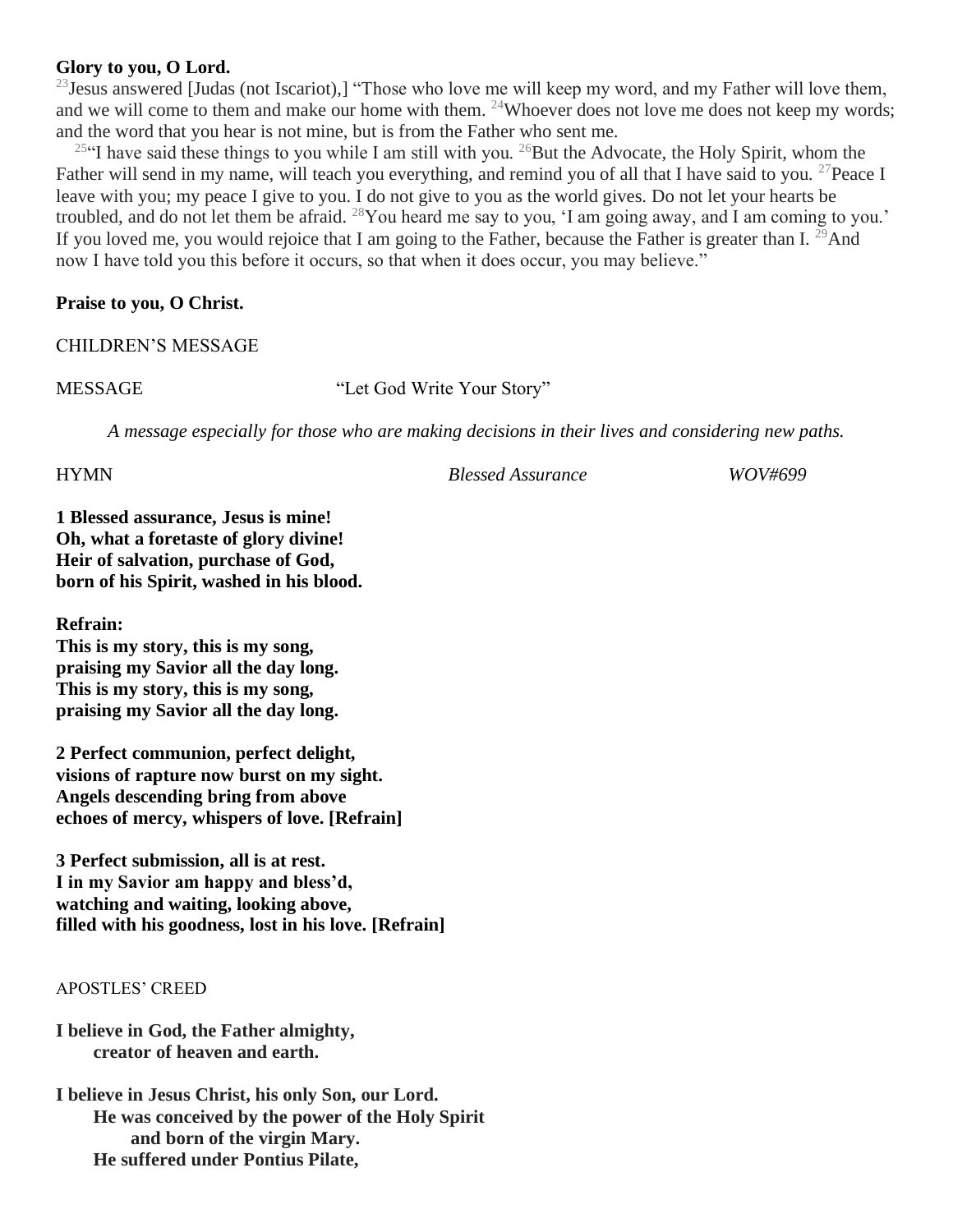**was crucified, died, and was buried. He descended into hell. On the third day he rose again. He ascended into heaven, and is seated at the right hand of the Father. He will come again to judge the living and the dead.**

**I believe in the Holy Spirit,**

**the holy catholic church, the communion of saints, the forgiveness of sins, the resurrection of the body, and the life everlasting. Amen**

## PRAYERS OF THE CHURCH

Set free from captivity to sin and death, we pray to the God of resurrection for the church, people in need, and all of creation.

## *A brief silence.*

God of new life, open your church to the unexpected ways your Spirit is at work. Guide bishops, pastors, deacons, and lay leaders in their visioning, partnership, and planning. Surround us with your peace. God, in your mercy,

## **hear our prayer.**

Give a vision of increase and abundant harvest for farmers, laborers, and gardeners who are beginning their growing season. Join their efforts with the goodness of creation to feed all living things. God, in your mercy, **hear our prayer.**

Shine your light of wisdom and peace among nations. When those in power seek to assert dominance over others, confound their ways and make them yield to your humble authority. God, in your mercy,

## **hear our prayer.**

Give safe haven to those who seek healing, liberation, or peace (*especially*). Create places filled with hospitality where hurting people find your loving presence and wholeness. God, in your mercy,

## **hear our prayer.**

Uphold the work of ministries and organizations in our communities who assist people experiencing homelessness, citizens returning from prison, and all marginalized people (*especially*). Accomplish your will through their efforts. God, in your mercy,

## **hear our prayer.**

Assemble your people at rivers, streams, and fonts, where we remember our baptism and welcome others into the communion of saints. Gather us with those who have died when we meet together at your river of life. God, in your mercy,

## **hear our prayer.**

In your mercy, O God, respond to these prayers, and renew us by your life-giving Spirit; through Jesus Christ, our Savior.

## **Amen.**

# **PEACE**

INVITATION TO THE OFFERING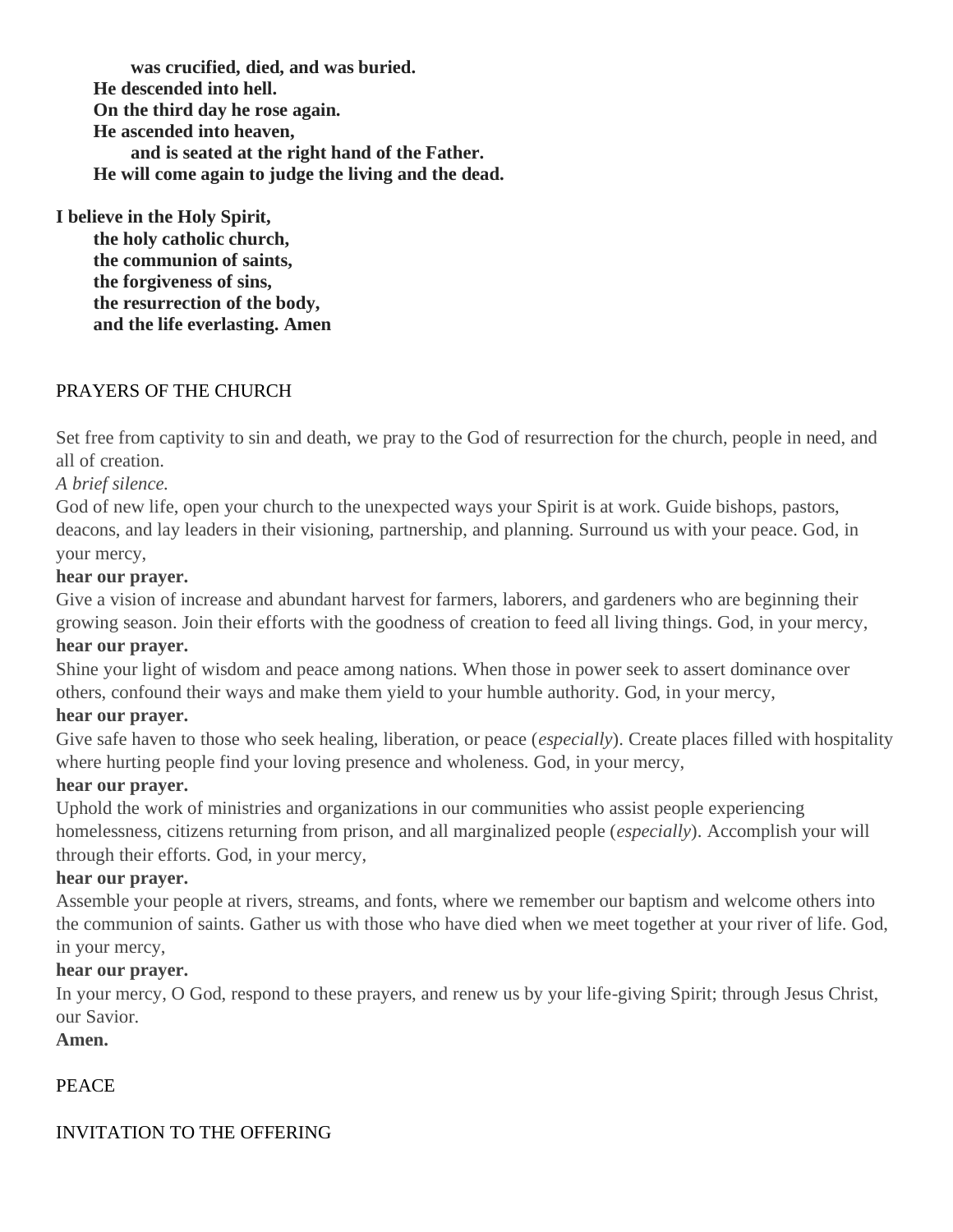*For the fruit of all creation, thanks be to God. For these gifts to ev'ry nation, thanks be to God. For the plowing, sowing, reaping, silent growth while we are sleeping, Future needs in earth's safekeeping, thanks be to God.* 

#### OFFERING PRAYER

God of the resurrection, you give us many gifts throughout our lives. Today, we offer these gifts back to you and ask you to bring new life to our world through them. Use us and your gifts to shine your light brightly. We ask this in the name of our risen Savior, Jesus Christ, **Amen.**

#### LORD'S PRAYER

**Our Father, who art in heaven, hallowed be thy name, thy kingdom come,** thy **will be done, on earth as it is in heaven. Give us this day our daily bread;** and **forgive us our trespasses, as we forgive those who trespass against us; and lead us not into temptation, but deliver us from evil. For thine is the kingdom, and the power, and the glory, forever and ever. Amen.**

#### BLESSING

God, the Author of life, Christ, the living Cornerstone, and the life-giving Spirit of adoption, ☩ bless you now and forever. **Amen.**

HYMN *It is Well R#210*

**1 When peace like a river attendeth my way, when sorrows like sea billows roll; whatever my lot, thou hast taught me to say, "It is well, it is well with my soul."**

**Refrain It is well with my soul; it is well, it is well with my soul.**

**2 Though Satan should buffet, though trials should come, let this blest assurance control: that Christ has regarded my helpless estate, and hath shed his own blood for my soul. Refrain**

**3 He lives - oh, the bliss of this glorious thought! my sin, not in part, but the whole, is nailed to his cross, and I bear it no more; praise the Lord, praise the Lord, O my soul! Refrain**